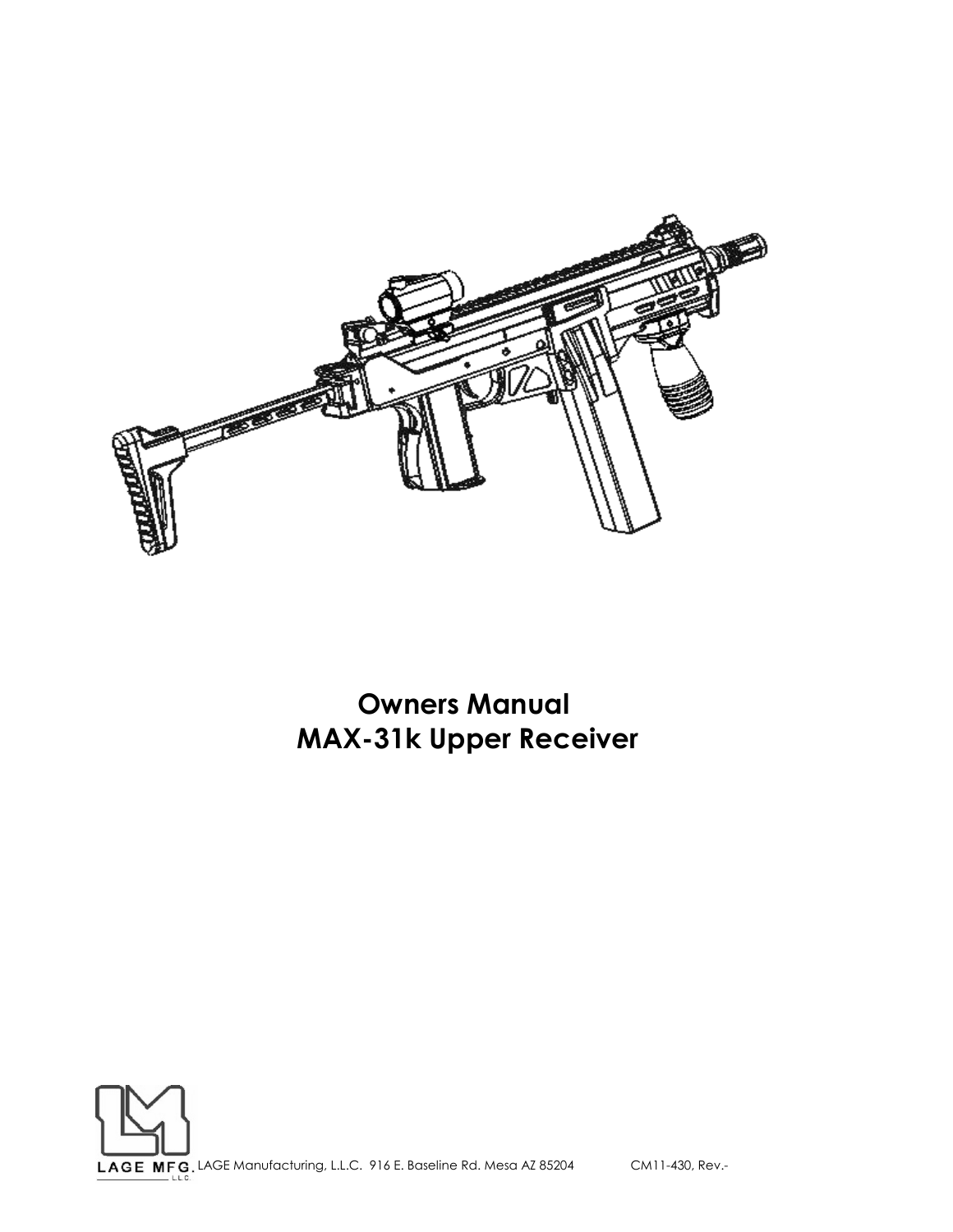# **NFA Warning**

This upper receiver is designed to be used with the SWD M-11A1 and RPB M-11A1 .380 ACP submachine gun. NFA (National Firearms Act, Title 26, United States Code) rules apply to its use and possession.

It is the owners/users responsibility to comply with all local, State and Federal laws and regulations in the use of this product.

Copyright  $\bigcirc$  2015 by LAGE Manufacturing, L.L.C. All rights reserved. No portion of this manual or any artwork contained herein may be reproduced in any shape or form without the express written consent of LAGE Manufacturing, L.L.C.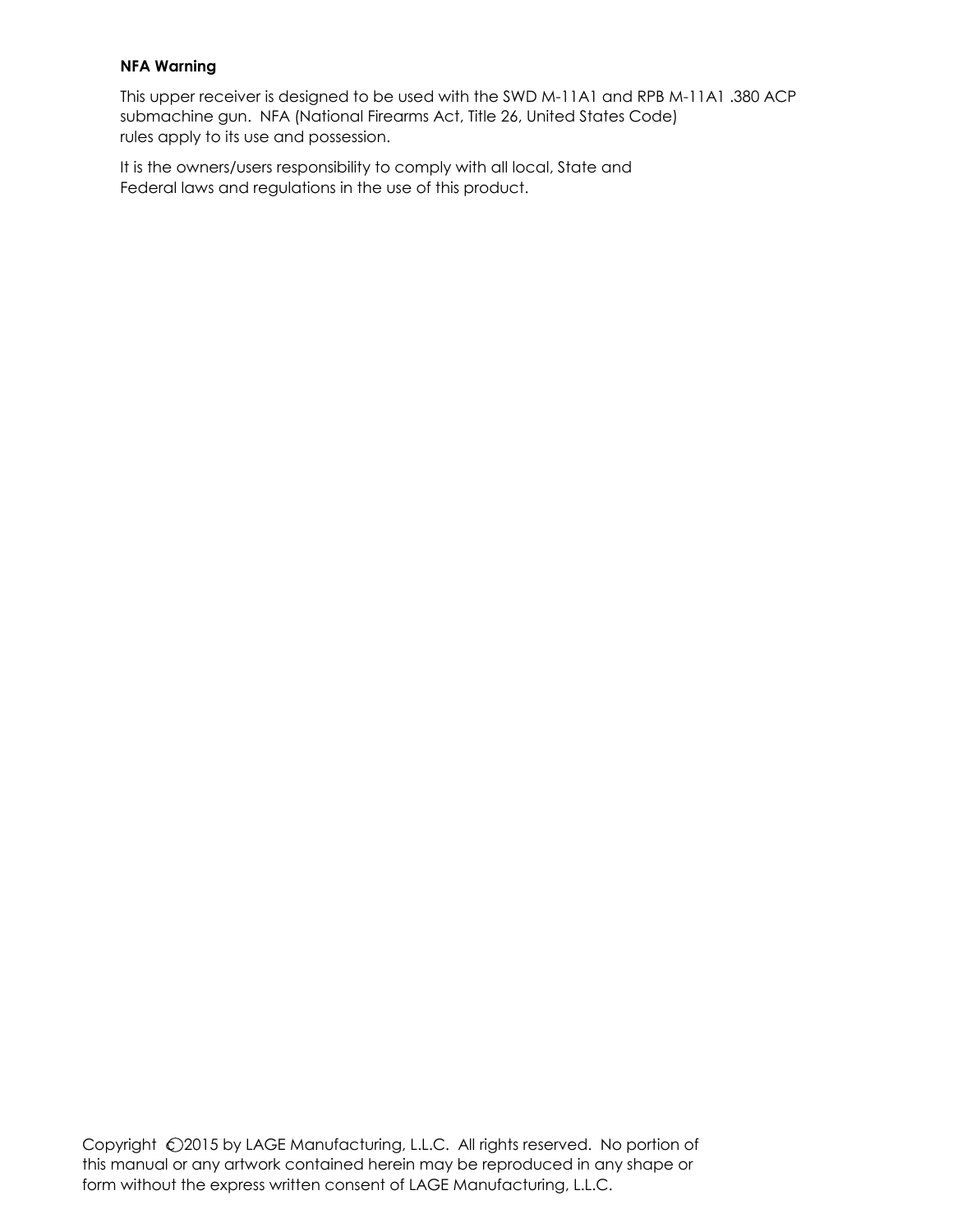# **Description/Features**

The MAX-31k Upper Receiver is designed to provide additional capability to the SWD M-11A1 submachinegun. Utilizing a heavy bolt and longer bolt stroke, the rate of fire is reduced to around 650 to 700 rounds per minute. This allows easy controllability of fire and the ability to consistently fire single and two round bursts from the automatic setting.

The MAX-31k is designed to use Suomi M31 50 round coffin magazines or modified Sten magazines. The MAX-31k will not function with the 36 round Suomi stick mag's which are double feed.

The MAX-31k does not include removeable sights, scope or optics.

The MAX-31k attaches to the stock M-11A1 lower receiver without any modification to the lower receiver.

## **Features:**

- 1) Scope/Optics rail 13-1/2" 6) Flash Suppressor
- 2) Cocking Handle (non-reciprocating) 7) Mag catch
- 3) Lower Accessory Rail 2-3/4" 8) Trigger guard filler
- 4) Side Accessory Rail Mounting Points (contains mag' catch and
- 5) 5-3/4 inch barrel length, removeable mag' catch spring) (threaded 1/2-28)
- 
- 
- 



Length: 16-3/8" Width: 2-1/4" Height: 4-11/16" Overall length with 9-1/2" stock- 26" Weight: 3 pounds 4 ounces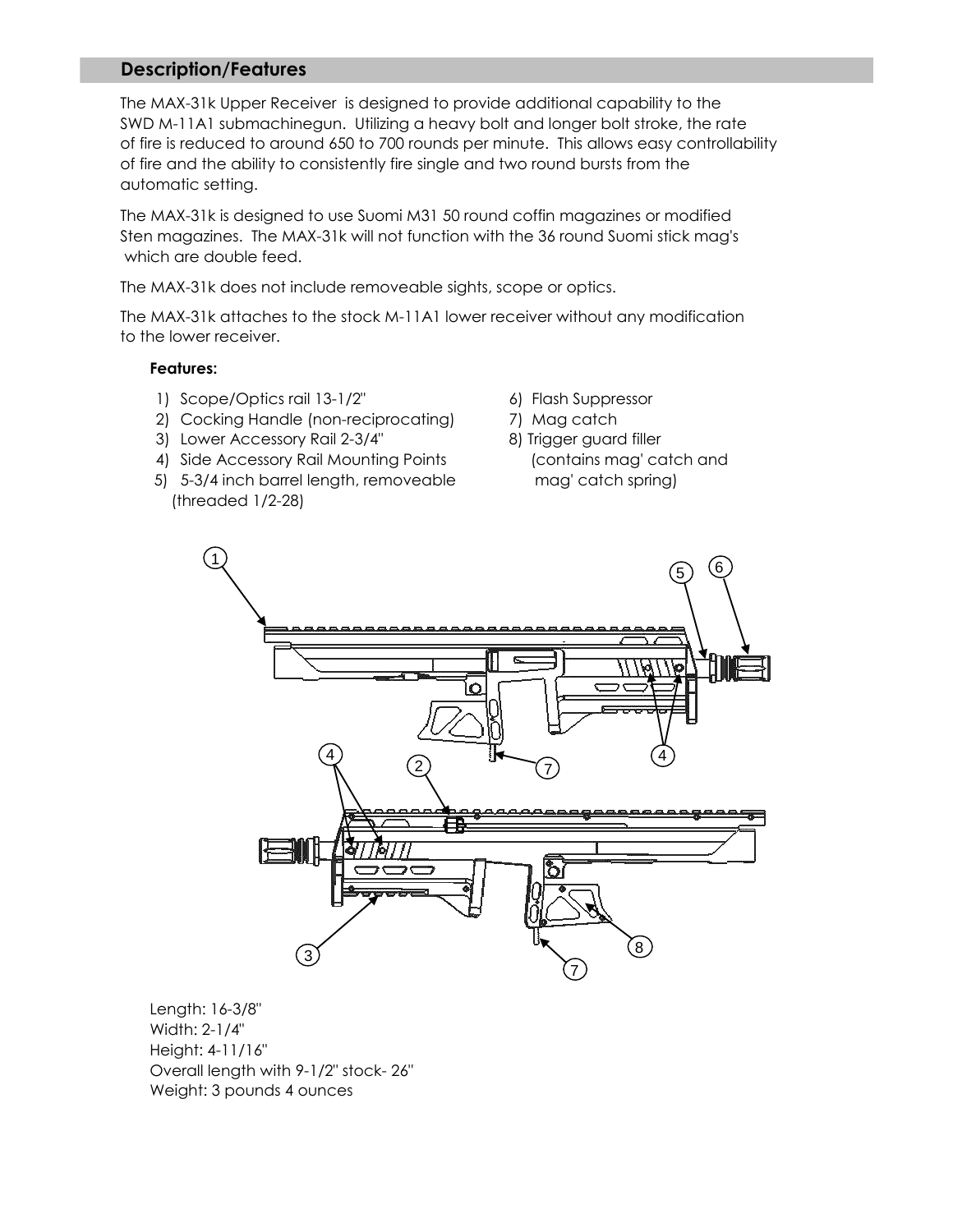# **Installation**

1 Insure firearm is unloaded. Point in a safe direction. Remove magazine and pull bolt to the rear to insure chamber is empty.



2 While holding cocking knob, pull trigger and ease bolt forward into closed position.



3 Remove front retaining pin and detach upper receiver from lower receiver.



4 Make sure selector is set to "SMG". This drops the trip down and makes it easier to install the upper. Hold upper receiver with muzzle pointing down to prevent bolt assembly from sliding out. Pull and hold trigger back while installing the upper. Install upper by aligning the rear of the upper receiver with the rear of the lower receiver, keeping both receivers parallel. As you slide the upper into the lower pay careful attention to not push the front of the lower receiver into the trigger guard filler of the upper receiver, or you may scratch the finish on your lower receiver. If receiver will not install all of the way forward, wiggle receiver up and down until it moves forward.

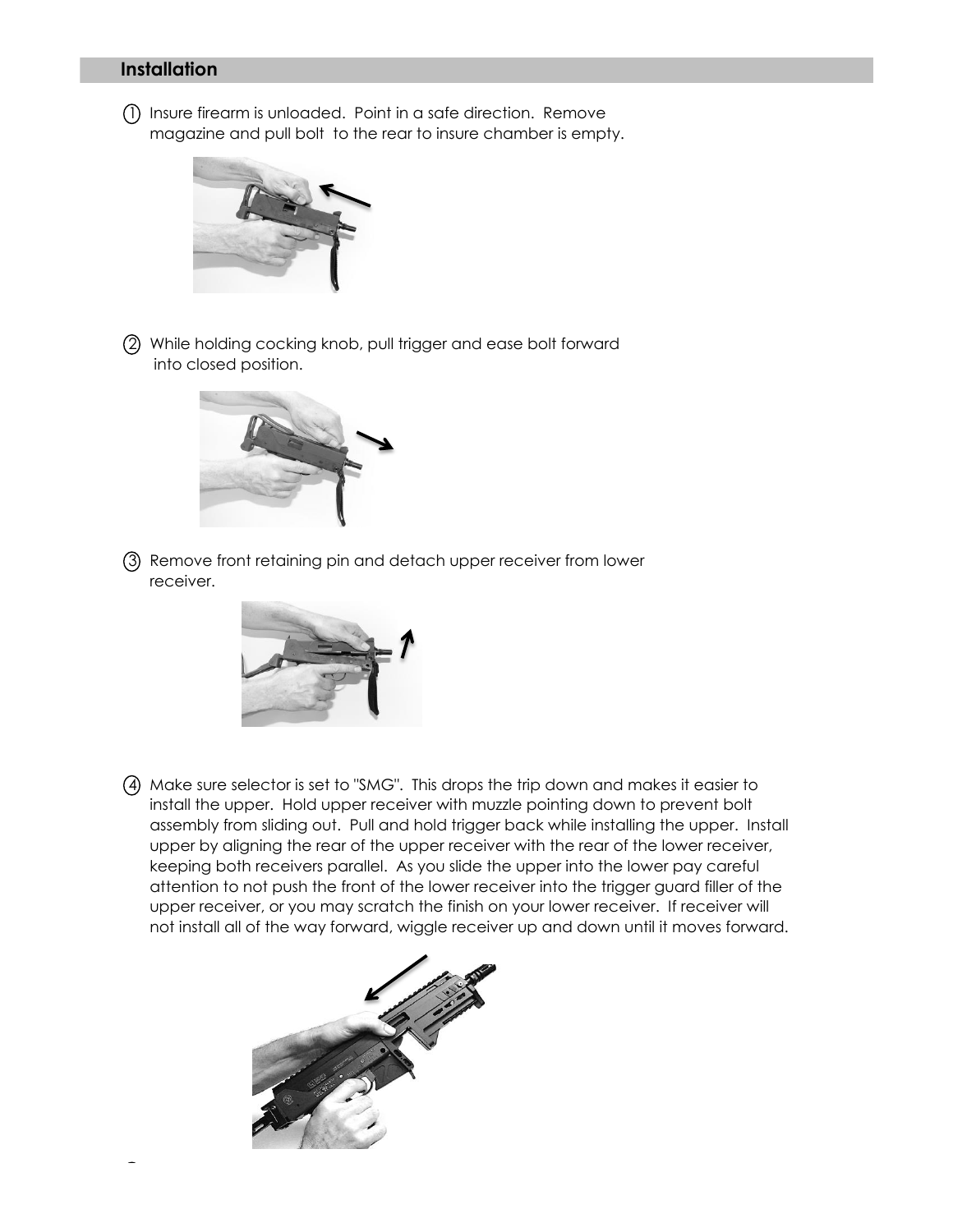5 Align retaining pin hole and install retaining pin.



# **Removal**

- 1 Point firearm in a safe direction and ensure it is unloaded and magazine is removed.
- 2 Hold gun with muzzle pointing down and remove retaining pin.
- 3 Pull lower receiver back about an 1/8", then pull trigger and hold. While holding trigger back, pull lower receiver downward and back to remove.



# **Operation**

#### **Recommended ammunition:**

Use only full power 9mm ammunition such as Winchester White Box 115 gr. Round Nose ammunition.

Using weak ammo may result in short uncontrolled bursts of 3 to 5 rounds. If you are unsure of your ammunition, only load 10 rounds in the magazine and test to see if it continues to shoot after releasing the trigger.

Do not use steel cased ammo in the 50 round Suomi coffin magazines. The increased friction of the steel cases will cause feed jams.

Rate of fire is dependent upon ammunition being used. "Hotter" ammo will run faster and weaker ammo will run slower. Winchester White Box ammo will run at approximately 700 RPM.

#### **Magazines:**

The MAX-31k is designed to use Suomi M31 50 round coffin magazines or modified Sten magazines. Sten magazines can be modified by sanding or grinding the front and back to make it narrower and adding a magzine catch to the back. While Suomi M31 72 round Drum magazines will fit and function in the upper, it is difficult or awkward to reach around the drum to hold on to the front of the upper. The upper will not function with the 36 round Suomi stick mag's which are double feed.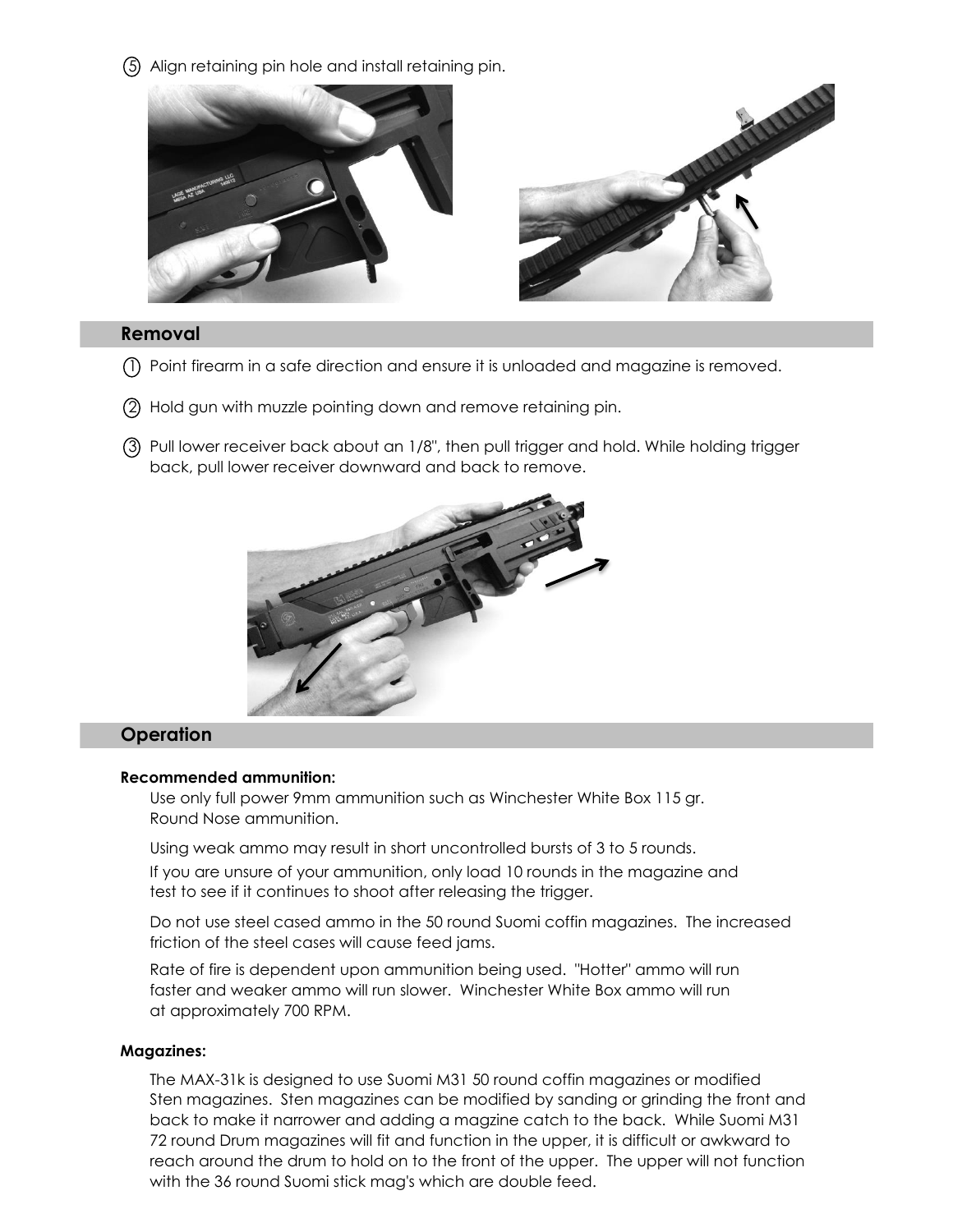Due to vartiations in magazines, some magazines may be a snug fit but most will fit loosely. The magazine may have a lot of play after installation, but this will not affect functioning of the MAX-31k.

Condition of magazines- magazines are of varying quality due to the fact that they are surplus military magazines. Steel surface may show pitting, wear marks or light scratches. Magazine is coated with grease. Make sure you clean the inside thoroughly before loading.

## **Load magazine:**

Cock gun first before installing magazine. Insert loaded magazine into mag well.



#### **Cocking**

Pull cocking knob to rear and release. Bolt will remain open. Cocking knob has a spring return and will return forward after release. Cocking knob is non-reciprocating and will remain forward when firing.



#### **Note:**

Cocking assembly may slightly bind when first used. With use and lubrication, it will feel smoother.

If gun jams with the bolt forced closed, do not force the cocking knob or hit it with a hammer. Remove upper receiver from lower receiver. Use a screw driver to to depress the rear of the extractor and release the case rim. Remove the bolt assembly, then use a cleaning rod or dowel from the muzzle end to tap the bullet out.

#### **Scope/Optics Rail**

A full length rail for mounting a scope or other aiming device is located on the top of the upper receiver.

When installing a mount, do not force it or you may damage the upper receiver accessory rail.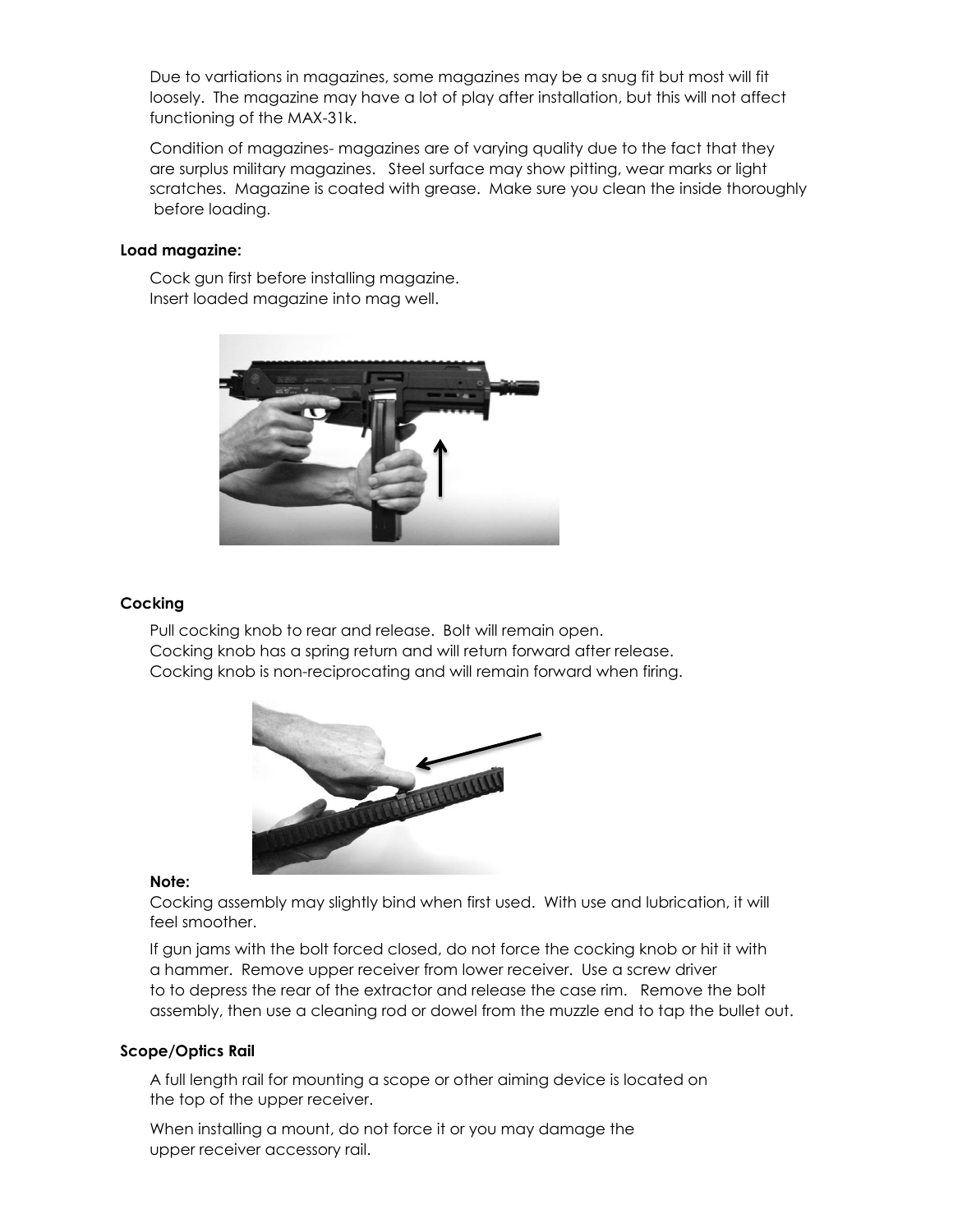#### **Lower Accessory Rail**

A rail for attaching a front hand grip, laser aiming device, tactical flashlight or other device is attached to the bottom of the front handgrip.

Please note, some hand grips are not manufactured to the correct dimensions to mount on a Mil-Std-1913 rail. Ensure the grip is correct before attaching.

Additionally, tactical flashlights designed for use with pistol accessory rails will fit on the accessory rail but will be a tighter fit.

If the item you are going to install needs to slide on from the front, you can remove the two screws that hold the front cover on, pull it forward and rotate it out of the way. You can then slide on your grip, laser, light, etc. and re-install the front cover. Make sure you use Loctite 242 to secure the threads.



## **Side Accessory Rails (optional)**

The MAX-31k can be fitted with left and right side accessory rails for mounting additional accessories. They are installed by using the threaded holes on the sides of the foregrip. Screw threads are #10-32. When installing the screws, use Loctite 242 on the threads and be careful not to overtighten the screws.

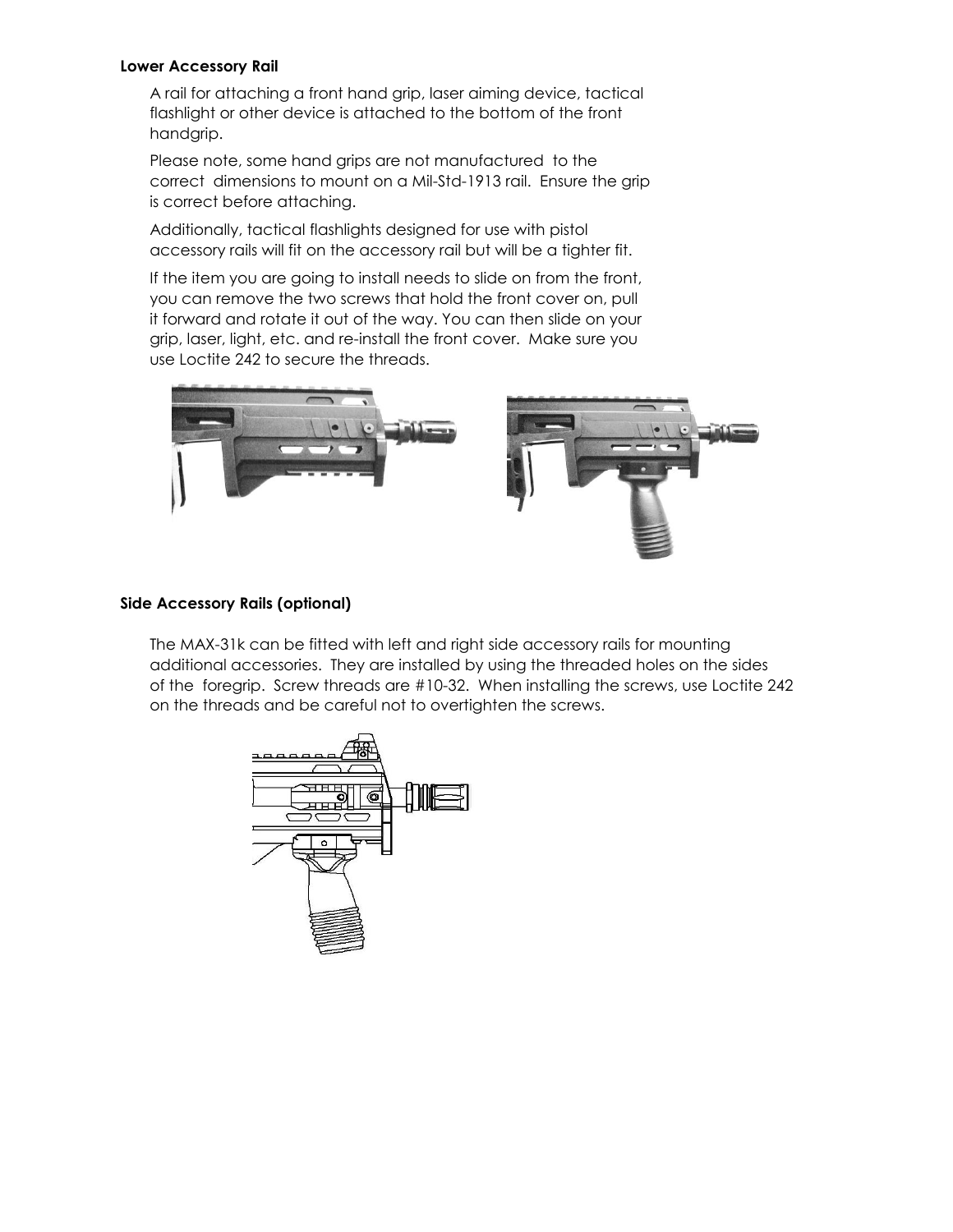# **Variable Buffer System, VBS-4 (optional)**

**ROF**

To adjust the rate of fire, the MAX-31k is designed to use a varaible buffer system. (VBS) The VBS consists of a buffer spacer that can be placed on the bolt assembly between the rear of the bolt and the rubber buffer.

| <b>Standard I</b> | <b>PMC</b> | <b>Blazer</b> | Fed | S&B | <b>WWB</b> |
|-------------------|------------|---------------|-----|-----|------------|
| 1 VBS             | 662        | 653           | 662 | 666 | 793        |
| 2 VBS             | 699        | 705           | 761 | 794 | 821        |
| 3 VBS             | 769        | 815           | 836 | 817 | 917        |
| 4 VBS             | 813        | 854           | 909 | 914 | 956        |
|                   | 902        | 917           | 948 | 967 | 1041       |

The following rates of fire can be achieved with multiple buffer spacers:

Different bullet weights, such as 124 gr. And 147 gr. , as well as lighter or stronger powered ammunition, will result in slower or faster rates of fire. The rates of fire above are approximate. The rate of fire of your ammunition may vary.



## **Attachment of other muzzle devices**

The barrel is threaded 1/2-28. The flash suppressor is torqued to 25 foot/pounds and secured with Loctite Threadlocker 242 . A lockwasher is intentionally not used in order to ensure the mounting surface of the barrel remains square and burr free for optional use with a suppressor. If you choose to replace the flash suppressor with another type of muzzle device, insure it is designed for use with 9mm caliber bullets.

To prevent marring of the finish, apply masking tape to the flats on the barrel end and the flash suppressor. To remove the flash suppressor, attach a 7/8" open end wrench to the wrench flats on the barrel. Attach a 3/4" open end wrench to the wrench flats on the flash suppressor. While holding the wrench attached to the barrel stationary, rotate the wrench attached to the flash suppressor counter-clockwise.

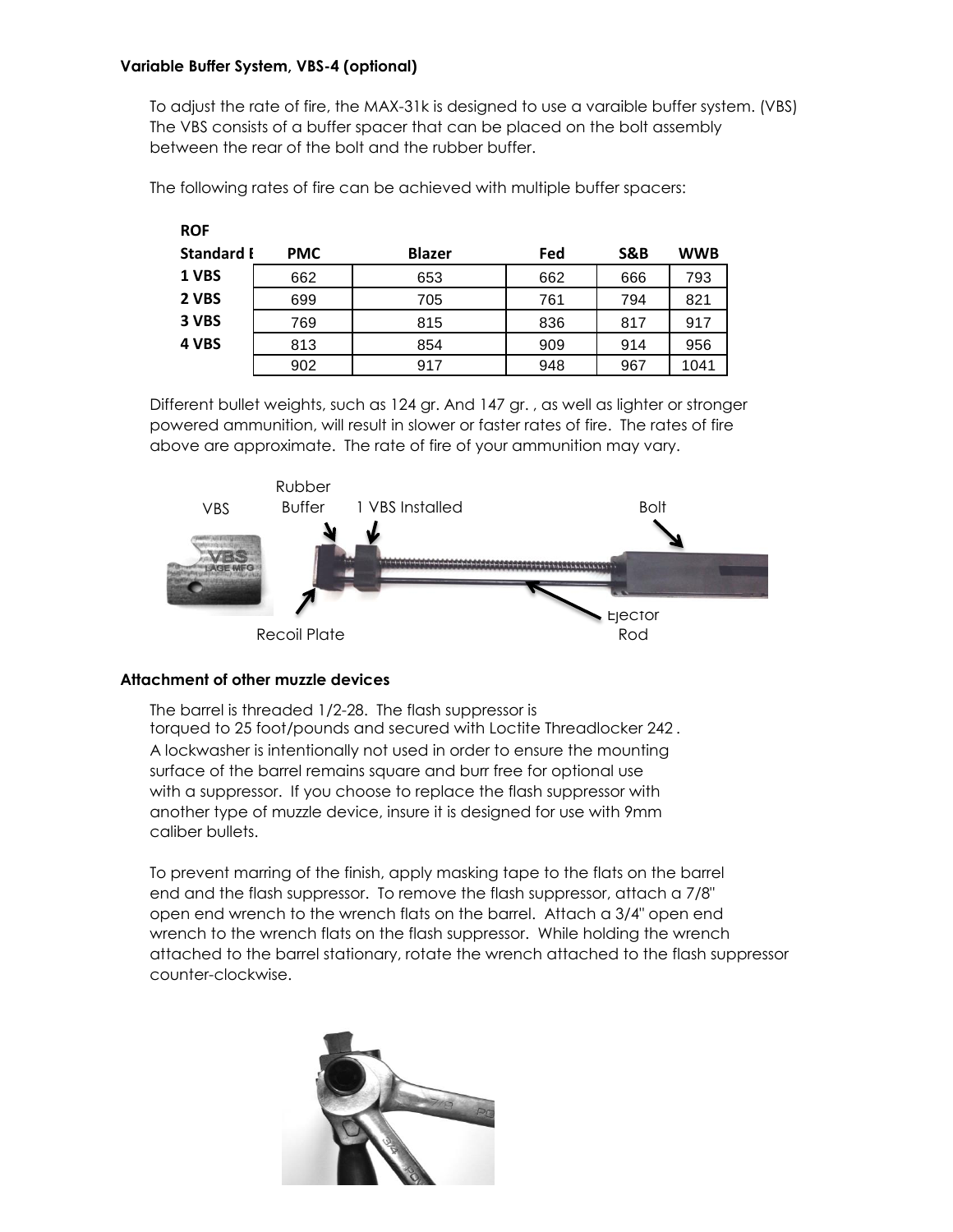## **Attachment of a Sound Suppressor**

A sound suppressor may be attached to the MAX-31k by removing the flash suppressor. The threads on the MAX-31k barrel are 1/2-28. A thread adapter can be used to couple suppressors with other thread sizes or mounting systems.

When using the suppressor with the thread adapter, regularly tighten the suppressor to the thread adapter. It will have a tendency to loosen during firing.

The recommended supplier for thread adapters is TROS USA Remove the flash suppressor per the above procedure and install the thread adapter per the manufacturers' instructions.

**CAUTION:** Due to the possible variance in the concentricity and squareness of the combined barrel, thread adapter and suppressor you will be using, it is recommended that thread adapters be installed by a qualified gunsmith and the mounted suppressor be inspected for alignment prior to firing. Additionally, some suppressor manufacturers warranties expressly require that they thread the barrel for the firearm that their suppressor will be used on. The warranty for the MAX-31k Slowfire Upper Receiver applies only to the upper receiver assembly and not any accessories subsequently attached by the Customer.

## **Removal of Barrel**

The barrel has been designed to allow easy removal and installation. There are 7/8" wrench flats at the muzzle end.

To prevent marring the finish of the upper receiver use a padded vise or hard wood inserts. Clamp the front sides of the upper behind the front cover mounting screws. Using a 7/8" open end wrench on the wrench flats at the muzzle end, turn the wrench counter clockwise to loosen and remove the barrel. The trunnion will come loose after removal of the barrel.

To re-install barrel, replace trunnion into the body, beveled side forward with largest bevel down towards retaining pin hole. Place a snap cap round into the extractor in the bolt for barrel alignment. Replace bolt and use it to keep the trunnion in place. Apply Loctite Threadlocker 242 to the barrel threads and insert barrel into trunnion while applying pressure to the back of the recoil assembly. Hand thread barrel and tighten by turning the wrench clockwise. Use a torque wrench to tighten to 40 foot/pounds.

## **Cleaning, Lubrication and Maintenance**

## **NOTE:**

# **The MAX-31k upper receiver halves are secured together with screws. These are not intended to be removed for routine maintenance and cleaning.**

Cleaning and lubrication should be carried out per the original manual provided with the M-11A1 with the following additional requirements:

Recommended cleaning interval is after each shooting session or 500 rounds of use.

Remove the upper receiver from the lower receiver. Slide the bolt assembly fully rearward and remove.

Clean upper receiver with solvent. The metal finish and polymer grips are resistant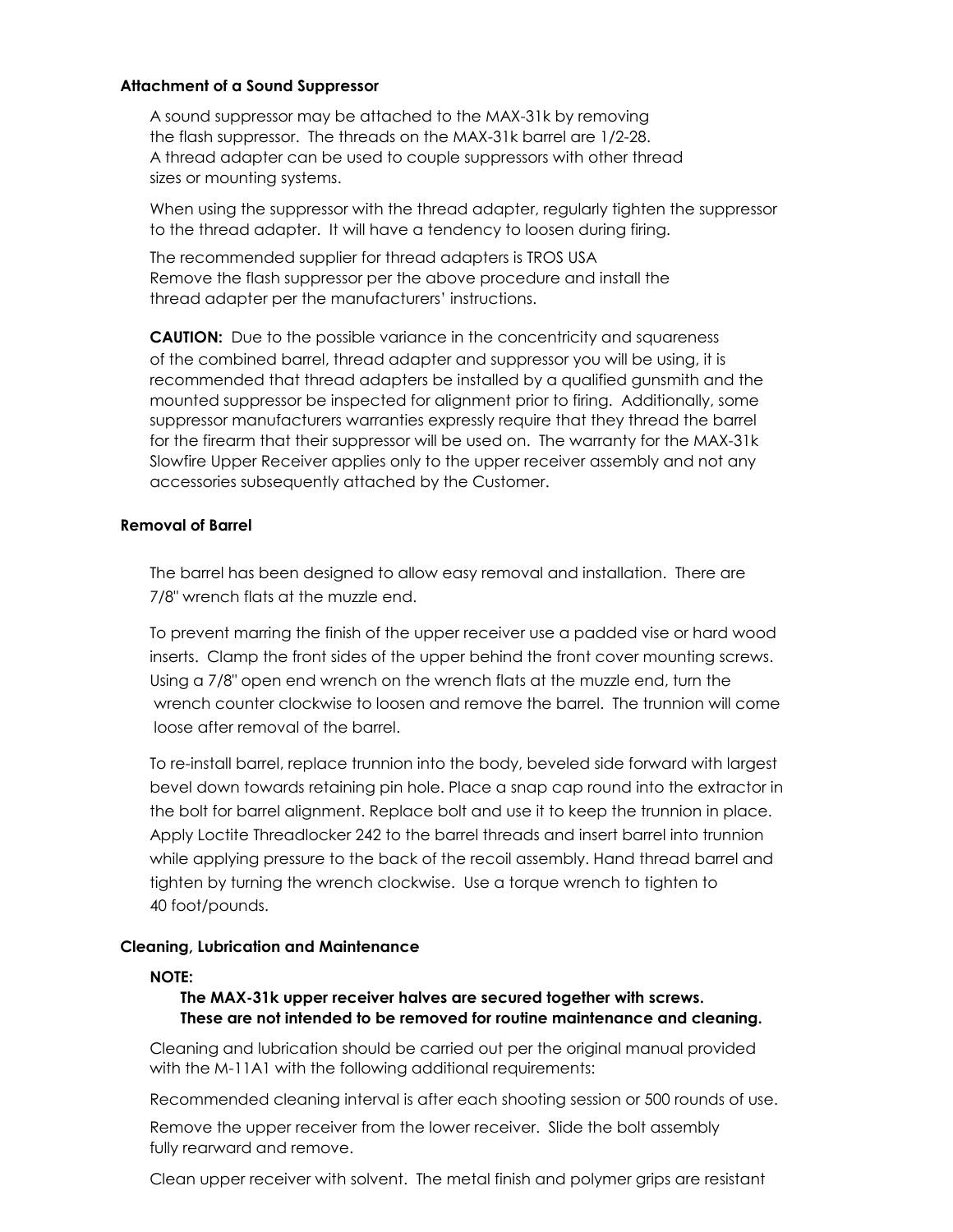to most cleaning chemicals including Mineral Spirits, Acetone and MEK. Inspect all mounting screws for tightness.

Clean the cocking groove in the top rail of the upper receiver by spraying with an aerosol gun cleaner. Add a couple drops of gun oil to the top of the cocking assembly.

Clean barrel using your preferred method.

Lightly coat all surfaces with gun oil. Wipe away any excess oil.

Clean the bolt assembly in solvent. Brush the bolt face and breach area with a nylon or brass brush to remove any built-up carbon deposits. Ensure the bolt face is clean and free of debris.

Using a fingertip, apply a thin coat of gun oil to the bolt surfaces. Wipe away any excess oil. Add a drop of gun oil to the recoil spring where it meets the back of the bolt. Inspect the sear engagement surface for rounding or burrs. Small burrs may be removed with a file. If the surface is worn and preventing the sear from reliably engaging, discontinue use and have it repaired immediately.

Lightly coat ejector rod with gun oil.

Insert the bolt assembly into the upper receiver.

Re-install upper receiver on to lower receiver.

Note:

Do not operate the MAX-31k without the buffer spacer installed. Increased rate of fire and increased sear wear will result. Rubber buffer is positioned behind the buffer spacer, in front of the rear plate.

#### **Parts Replacement**

The MAX-31k Slowfire Upper Receiver uses some parts that are common to the original M-11A1. All replacement parts can be purchased from LAGE Manufacturing, L.L.C. Additionally, you can purchase the following parts from any company that sells parts for the M-11A1:

Buffer Back Plate **Extractor** Extractor Spring Extractor Roll Pin

#### **Referenced Manufacturers**

Loctite Threadlocker 242 Loctite is a trademark of Loctite Corp. 1001 Trout Brook Crossing Rocky Hill, CT 06067

TROS USA PO Box 680 Clackamas, OR 97015 www.trosusa.com